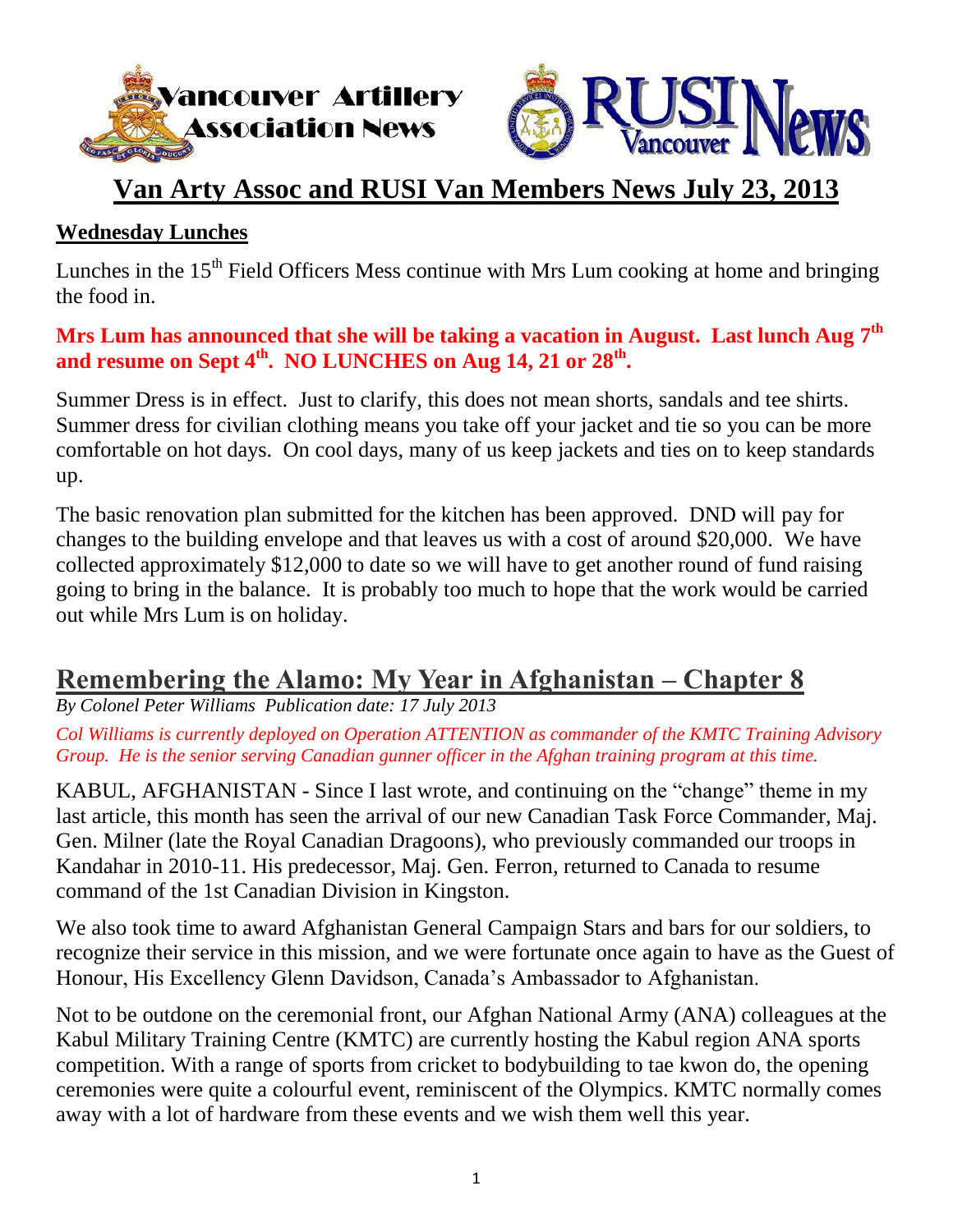As for the Regimental Sergeant Major, Chief Warrant Officer Bob Thompson and myself, our year-long tour here is drawing to a close, and at the time of writing what is the last of these articles, we are preparing to hand over our duties to those who will follow us and continue the mission of advising and assisting our Afghan colleagues at KMTC. This has been an amazing year, and the opportunity to work with so many countries has been unlike any other I've had in all my years of service. Since our arrival last year, the ANA at KMTC have made great strides on the training front in particular, and our successors will be able to focus on higher level planning and logistics. And perhaps even continue to tell the story of the KMTC advisors.

With the Muslim holy month of Ramazan on the horizon and then eventually winter coming, KMTC will have to prepare in advance to make sure all is in place to make these events go smoothly with little impact to its training mission. The fact that Commander, KMTC recently wanted to discuss with us the future of water and electricity at KMTC gives me confidence that the ANA leadership here is beginning to appreciate the value of longer-term planning.

We've also been fortunate enough to meet Afghan soldiers, both men and women, from across this land. I had intended to meet one from every province, but it never worked out. Still, I did meet soldiers from the following provinces in Afghanistan, and it is provinces with which the Afghan soldiers most identify with when you ask them, "Where are you from?":

- 
- 
- 
- 
- Nuristan; **Herati** Herat;
- 
- 
- Paktia (not to be confused with Paktika): Panshir:
- Paktika (not to be confused with Paktia); Khost; and
- 
- Laghman;

Remember the Alamo! **That's all folks.**

- Jawzjan; Dai Kundi;
- Takhar; Parwan;
- Badakhshan; Nangarhar; Nangarhar; Nangarhar; Nangarhar; Nangarhar; Nangarhar; Nangarhar; Nangarhar; Nangarhar; Nangarhar; Nangarhar; Nangarhar; Nangarhar; Nangarhar; Nangarhar; Nangarhar; Nangarhar; Nangarhar; Nangarhar;
- Baghlan; Konduz;
	-
- Kunar; Baghdis;
- Kabul; Ghowr;
	-
	-
- Kapisa; Samangan.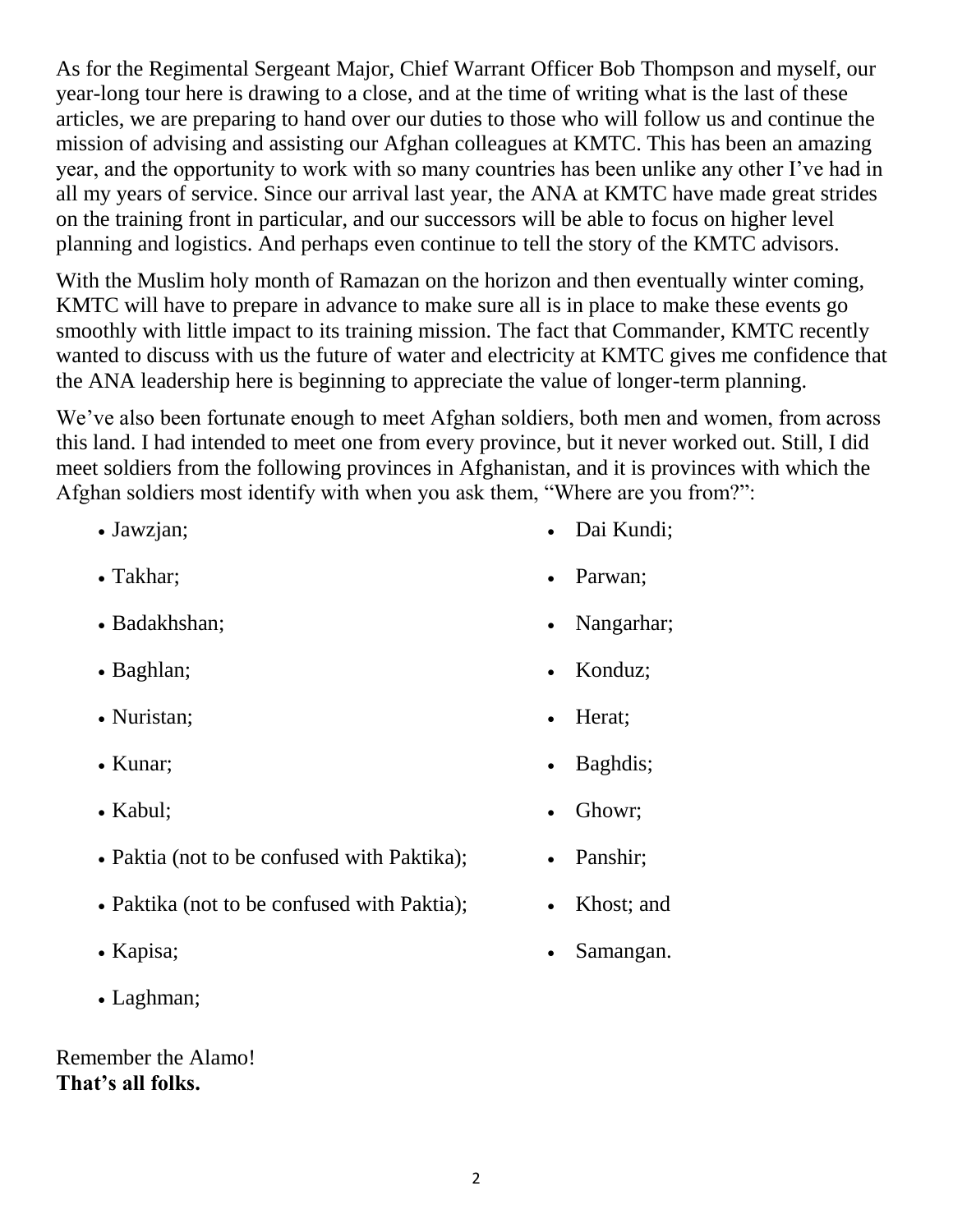# **Veteran remembers 60 years ago**

*A Korean War veteran visited the country he helped liberate six decades ago*

*BY SYLVER MCLAREN, THE TIMES JUNE 27, 2013*



*This young Korean man and kept saying "thank you for saving my country" repeatedly to Korean War veteran Warren Byrnell. He politely removed his hat and shook Byrnell's hand over and over. Byrnell presented him with a Canadian pin and a City of Pitt Meadows pin and then he gave Byrnell a pin from his church.*

*Photograph by: Karen Light , TIMES*

A man wearing a dark green blazer with medals proudly pinned on his lapels wiped away tears when he recounted the story of a Canadian veteran who wanted his ashes to be buried next

to his brother who had died during the Korean War. Warren Byrnell can't recall the name of the vet, or the brother's name, but last year the count at the Canadian memorial in Korea went from 378 - which it had been since the 1950s - to 379.

"There were 378 up until a year ago until one of the veterans of Korean War requested that his ashes be buried next to his brother," he said, apologizing for the rare show of emotion. Byrnell, who recently returned from a week-long tour of South Korea with his daughter Karen Light, was overwhelmed. He learned about the memorial count going up to 379 veterans at the time, but it didn't resonate with him until this trip, he said.

On the first day of the tour the veterans were taken to Observation Post Dora and Observation Post Sangseung. "We were advised not to make any hand gestures, because the North Koreans could see us with binoculars," recalled Byrnell. He told of how they travelled to Busan on the KTX (the "bullet train") where the United Nations memorial is, and how all the Commonwealth veterans laid a wreath at the Canadian memorial. The following day the veterans travelled to Gapyeong for a service at the Commonwealth Memorial. They then passed through that site to reach the Canadian Memorial, which was built to recognize the Canadians who stopped an invasion April 21 to 24, 1951.

"At the end of that ceremony Karen and I presented a letter to the mayor from Pitt Meadows Mayor Deb Walters in recognition of Gapyeong being our sister city," explained Byrnell. "We ended that day at the Canadian Embassy for a reception, which was very nice," he added. The next day Byrnell and the others travelled to the National Cemetery in Seoul. They had an Ash Ceremony, which is when people take a pinch of ash and put it into a tiny fire pit in recognition of all the people who had lost their lives. Times have changed a lot since the first time Byrnell was in South Korea. This was the third time Byrnell has gone. In 1952, during the war, there was one bridge over the Han River which flows through Seoul. In November 1985 there were 13 bridges and in April 2013 they were working on the 31st bridge.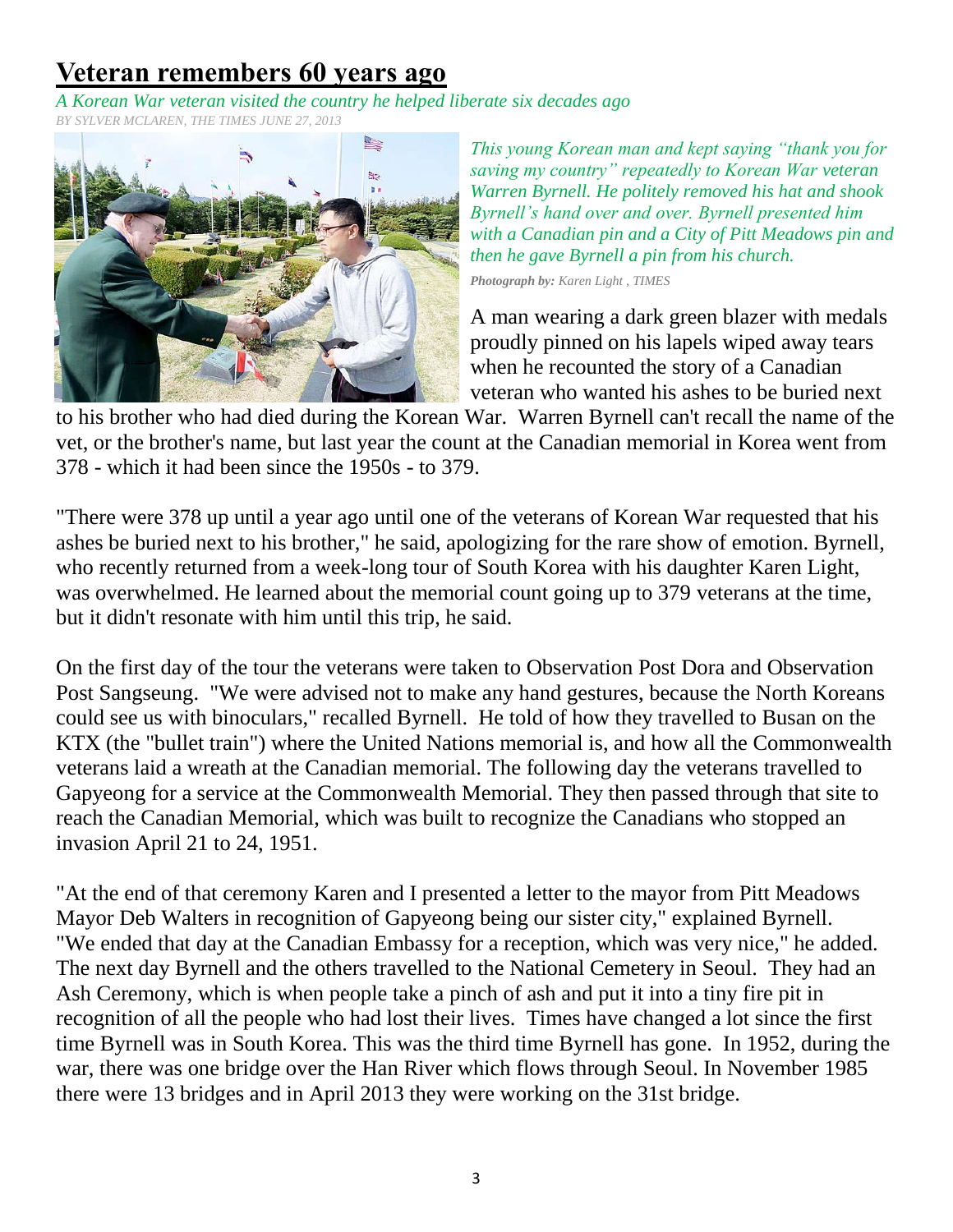"The South Koreans have advanced more in 60 years than we have in 125 years," Byrnell said. "In 1985, they were 13th in the world economically and in 2013 they moved up to seventh and are a member of the G8," he said. "To personally witness the advancement of South Korea has made and the reception they had for the commonwealth made me feel extremely honoured," Byrnell said. None of his comrades from the Korean War were there, but there was a trio of men who he has met since being a part of the Korean War Veterans Association: Frank Smith, from Coquitlam, Doug Finney, from Ontario, and Marvin Johnston, from Chilliwack. "There weren't any of the people that I served with," he said. The Korean War began June 25, 1950. By the time the Korea Armistice Agreement was signed on July 27, 1953, more than 26,000 Canadians had served in Korea and 516 Canadians had lost their lives in service. Canada, plus 20 other countries, went to the aid of South Korea and turned back the scourge of communism. About 7,000 Canadians continued to serve in the tense theatre of operations between the signing of the Armistice and the end of 1955, with some Canadian troops remaining until 1957.

In 2013, the Government of Canada will mark the 60th anniversary of the Korean War Armistice with events in both Korea and Canada on the newly established Korean War Veterans Day on July 27, in honour of all Canadians who served in the Korean War, and those who served on duties in Korea following the signing of the Military Armistice Agreement that ended the war, on July 27, 1953.

Senator Yonah Martin conceived and authored Bill S-213, which passed both the Senate and House of Commons unanimously, to make July 27 Korean War Veterans Day.

# **What's the future for Canada's military procurement?**

*Conservatives scrapped the associate minister of defence post in Monday's shuffle By James Cudmore, CBC News Posted: Jul 18, 2013* 



Former Defence Minister Peter MacKay speaks with the crew of a new Chinook helicopter during an event on June 27 in Ottawa. He was moved to the justice portfolio in Monday's cabinet shuffle and Prime Minister Stephen Harper also eliminated the associate minister of defence position. *(Adrian Wyld/Canadian Press)*

Two years after it first appointed a minister to solve the problem of an often-messy system of military

procurement, the Conservative government blanked the post during the cabinet shuffle Monday, believing it's now close to a permanent solution to one of its most vexing problems. With tens of billions of dollars' worth of military procurement projects either underway or being contemplated, CBC News has learned the government has now settled on two possible outcomes, but neither, at this point, apparently require the service of an associate minister of national defence. Government sources have suggested there's not much that can be read into the elimination of the post, and the new defence minister indicated he's not too fussed about it. At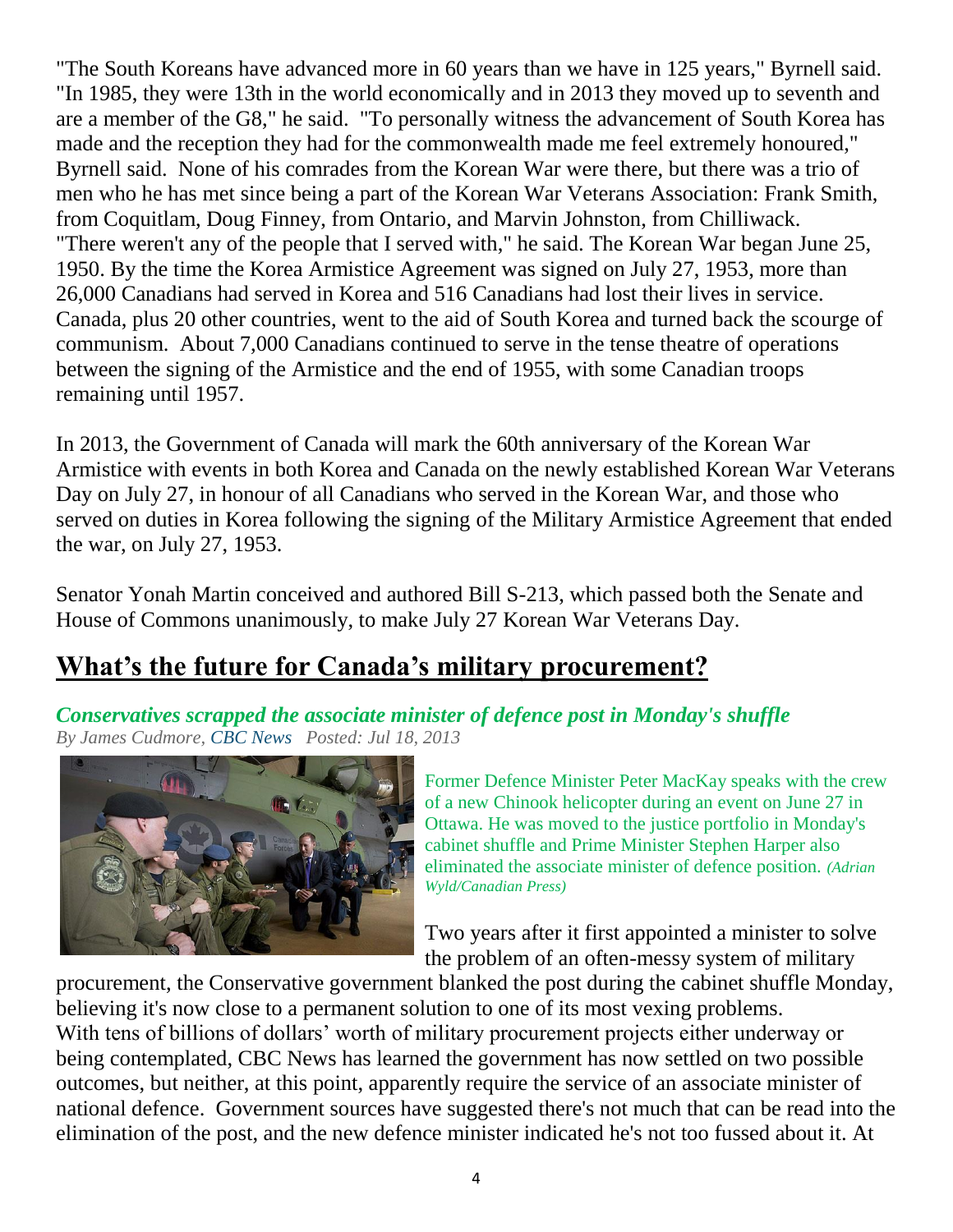his first public appearance in his new role Thursday, Rob Nicholson said reform to procurement was underway, but he admitted he knew little about it.

"There's a process in place, and we'll proceed on that basis," he said. After winning his majority government in 2011, Prime Minister Stephen Harper brought back the associate minister post —which had existed in previous governments — appointing Julian Fantino to the job. Fantino was soon followed by Bernard Valcourt, and then in February by Kerry-Lynne Findlay, making three ministers in just two short years. The post was positioned beneath then Defence Minister Peter MacKay but allegedly came with a direct line to the prime minister. Alan Williams, the military's former associate deputy minister (material), responsible for procurement, says the portfolio was unnecessary. "I think they found out that the addition of a minister didn't really help the process and perhaps even harmed it," he said. Williams said the addition of another minister in the procurement chain could only have burdened the system with bureaucracy. There's another perspective on the associate minister's utility: that the office was only ever really a political buffer for an embattled Peter MacKay. Before the 2011 general election, MacKay was regularly under fire over what was termed the "F-35 fiasco." Once Fantino was appointed associate defence minister, he took all questions on the file, leaving MacKay to sit silently in his place on the front bench in the House of Commons.

It's unclear how much heavy lifting the associate minister's small staff was able to accomplish, but insiders say the associate minister's role as an honest broker helped it mediate differences between the two key procurement ministers: defence and public works. There has been an historic, and perhaps necessary, tension between those two departments. Defence's role in procurement is to set the requirement for what it needs. Public Works is responsible for buying an item that does that job. It's also responsible for ensuring procurement rules are followed, and that the procurements are run, as often as possible, as fair and open competitions. In most cases, the system works well. But when the programs become large and complex, such as with new helicopters, fighter jets, search planes or ships, tensions can sometimes rise along with the price tag. Tensions between the two departments escalated, for example, into a serious spat over the purchase of new fixed-wing search planes.

The Fixed-wing Search and Rescue (FWSAR) program was launched in 2002, and funded to the tune of about \$1.3 billion. The first of about 15 planes was to be delivered by 2006. But more than six years later, the government has been unable to even get a bid out to tender. Last year, after a long delay, the program to buy new planes started moving again, under the strict control of a special secretariat inside the Department of Public Works. It's believed the contract for that plane could now be let sometime this fall. The secretariat model, featuring interdepartmental teams of bureaucrats and independent third-party experts, was first used in the government's celebrated National Shipbuilding Procurement Strategy to provide the coast guard and navy with tens of billions of dollars of new ships. It's now also been applied to the government's search for a new fighter jet, following the controversy over the sole-source plan to buy the F-35.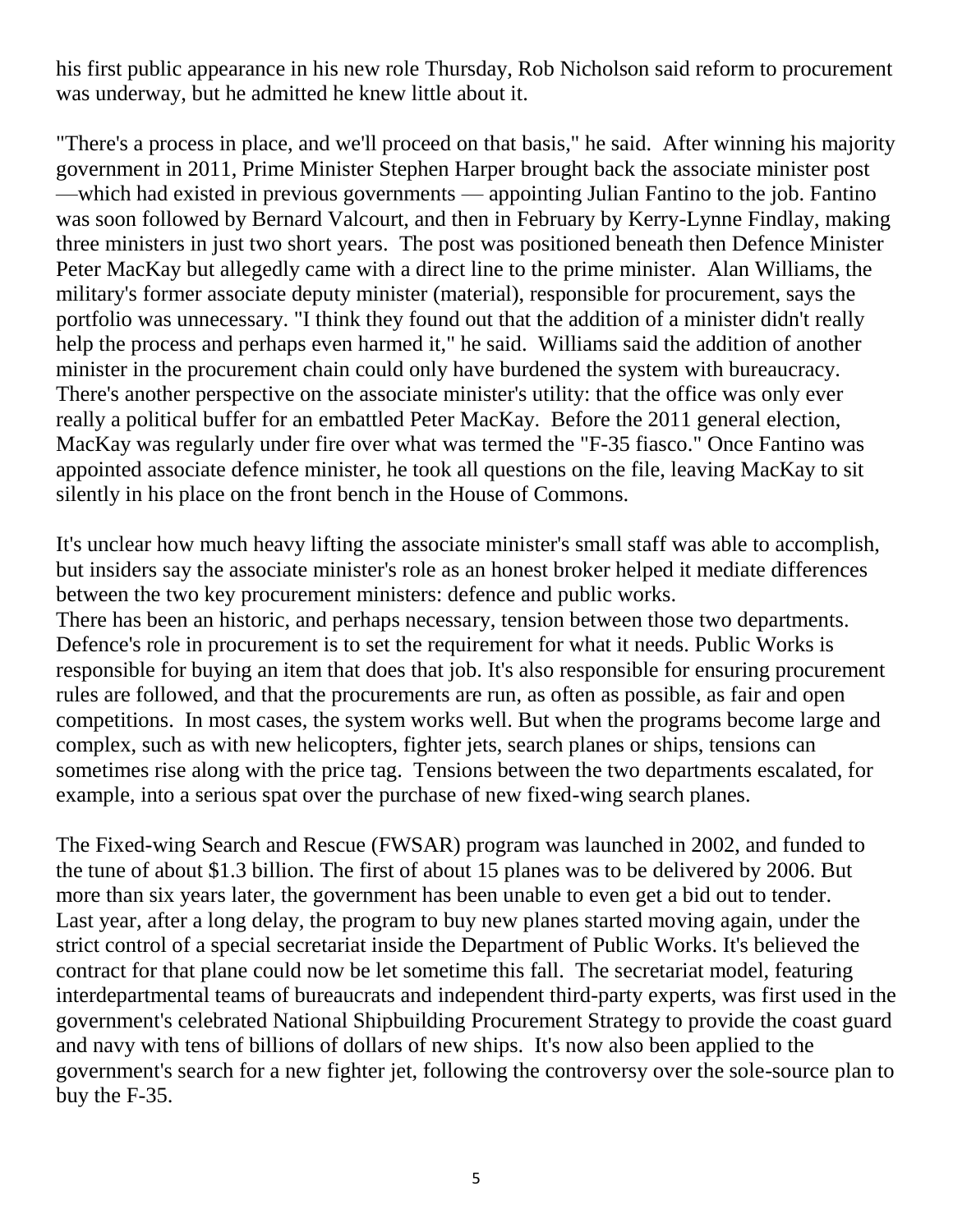CBC News has learned the government is now considering making the secretariat model permanent for all large purchases. This would effectively strip decision-making out of the hands of departmental bureaucrats and their ministers, and instead vest it in the hands of contracted third-party experts. Ministers would still be responsible for the procurement, but outsiders would, in effect, decide which contract or purchase provided the best gear and at the best price. It would aid in removing politics from procurement and insulate ministers from allegations of regional pork-barrelling. The secretariat model is the favourite of senior staff inside the Public Works department, where it's viewed as being easy to achieve because it requires only incremental change and not massive restructuring. It could also be implemented without legislative change. But that's not true for the other option on the table: creating a brand new procurement agency to manage all major purchases for the Defence department. This last option is preferred by military officials, who believe it would give them the best chance to ensure all new military equipment is selected with their preferences in mind. Officers' clubs in Ottawa are often filled with stories of good procurements going bad only after the bureaucrats at Public Works became involved, of political meddling that sometimes led to bad decision-making, and bad equipment built in a politically important region being foisted on soldiers. Military types believe the best solution is to have an agency whose raison d'être is providing the defence equipment to the Defence department — not managing contracts. It's this option that is closest to what Alan Williams prefers: a single point of accountability. "They still have to solve the problem, namely allowing the prime minister to point to one person and say, 'You are that person accountable for defence procurement,'" he said. "Right now, the prime minister does not know who to blame or who to laud, with regard to defence procurement." Williams suggests that model also would eliminate the duplication of the same effort in two separate departments.

# **Canada Day Parade**

Among the participants in Vancouver's Canada Day Parade were two jeeps containing Chinese-Canadian veterans, all members of Unit #280 of Army, Navy & Air Force Veterans in Canada.



*Frank Wong (front passenger seat)*

*Leonard Wong (behind Frank)*

*Monty Lee (behind driver)*

*Photo by Christine Cathcart*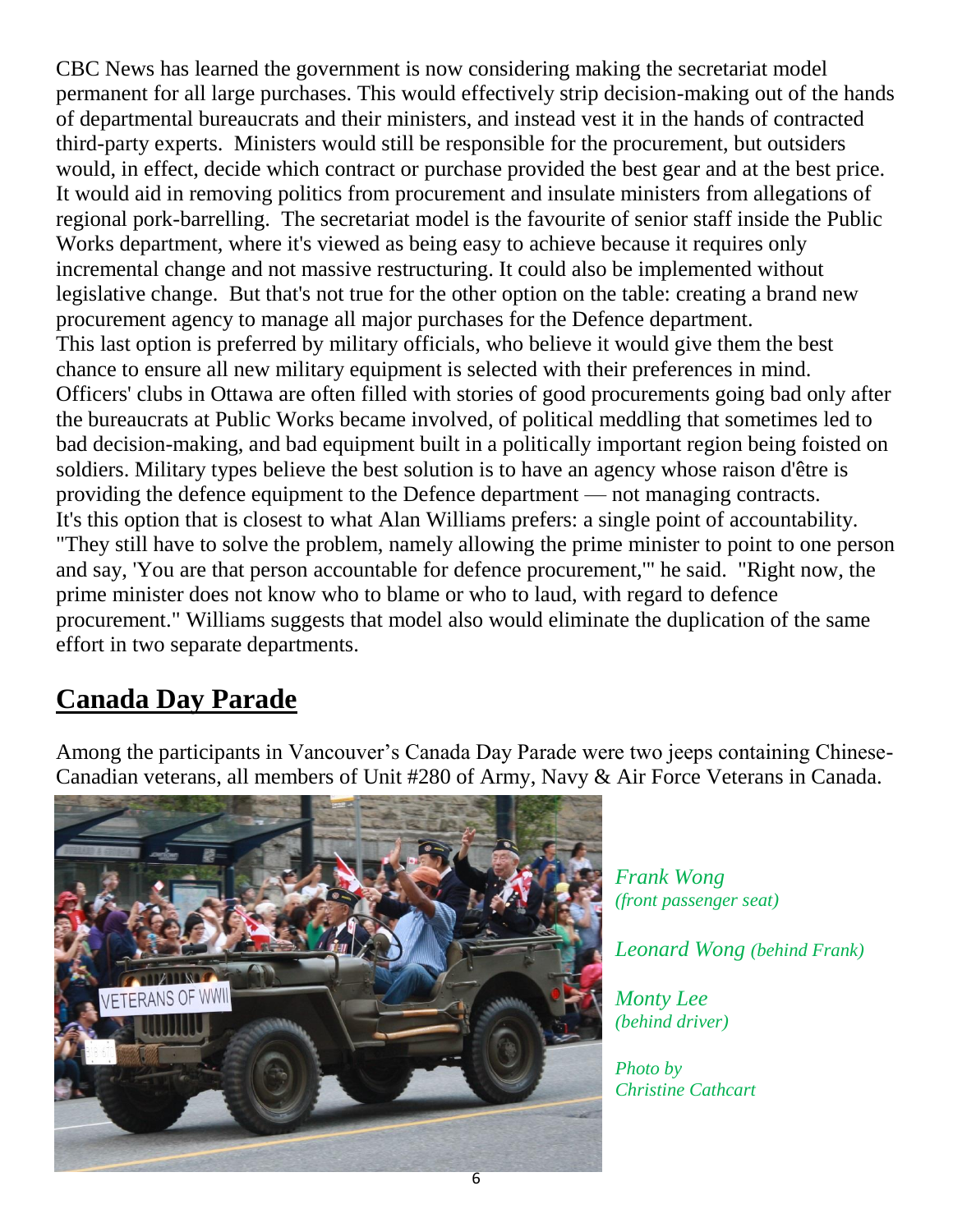

*George Chow (front passenger seat)*

*Edmund Wu (behind George)*

*Alfred Woo (behind driver)*

*Photo by Christine Cathcart*

All except Edmund and Alfred are WW 2 veterans. Al Woo and George Chow are former 15Fd members. Edmund served in the Hong Kong Regiment before coming to Canada.

### **"Who Is That?"**



"This week's photo comes from the collection of our dearly-missed colleague, Vic Stevenson. It is currently in the 'to be accessioned' file, so any info would be appreciated, as always (answers to John Redmond, johnd. redmond@telus.net).

The original is a beautiful 120 slide, from the 1950s, and is part of a sequence of shots showing firing practice with a 3.7 inch AA gun. So, we assume it is once again of officers from 43 H/MAA. However, because they are dressed in 'bush', with only rank slip-ons, there is no firm evidence of this. So, once again, do you know these fine gentlemen? Do you think you can pin down the

year? Is one of them you? Let us know, and thanks for all those who have been participating in